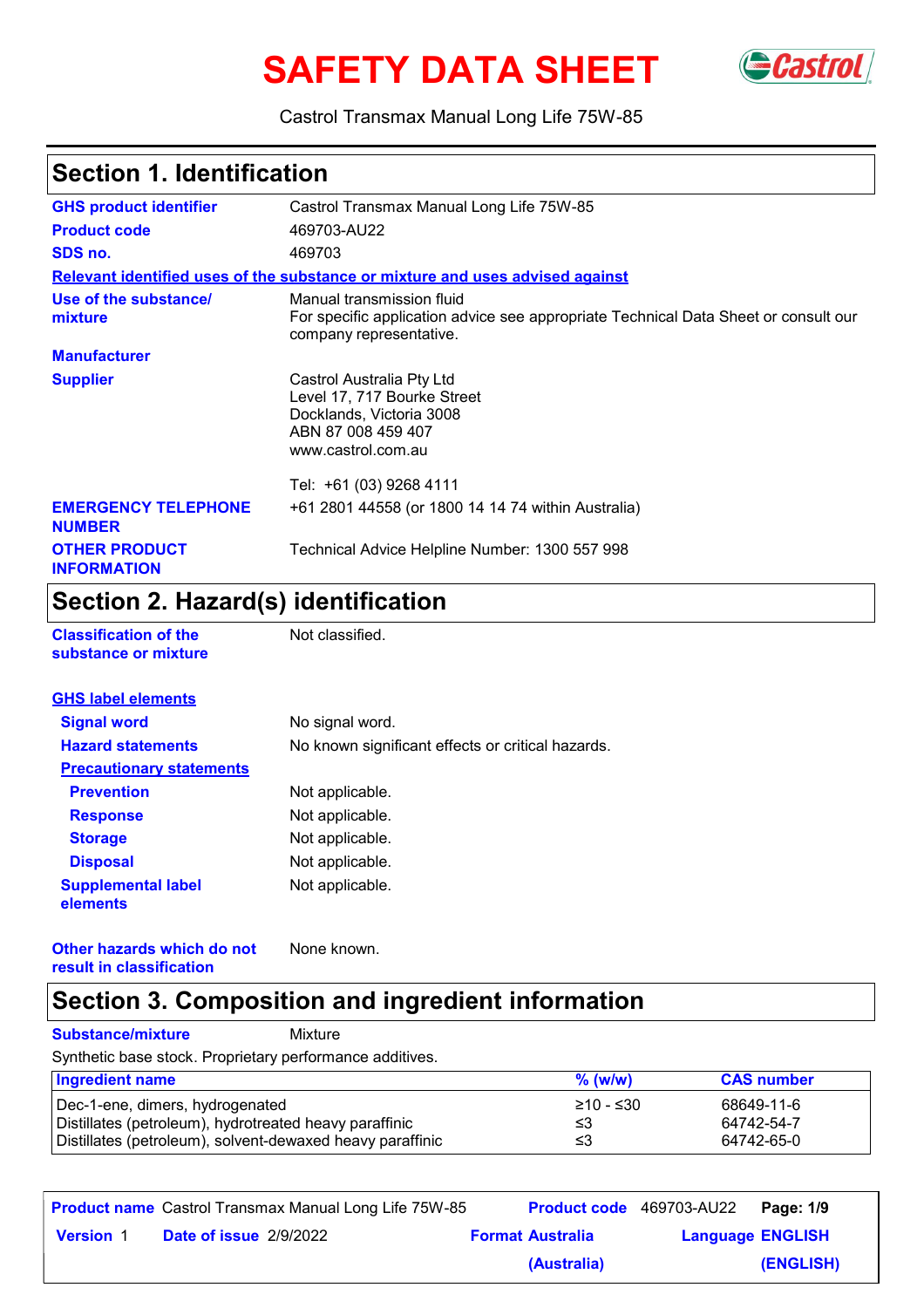### **Section 3. Composition and ingredient information**

**There are no additional ingredients present which, within the current knowledge of the supplier and in the concentrations applicable, are classified as hazardous to health and hence require reporting in this section.**

**Occupational exposure limits, if available, are listed in Section 8.**

### **Section 4. First aid measures**

| <b>Description of necessary first aid measures</b> |                                                                                                                                                                                                                                                     |
|----------------------------------------------------|-----------------------------------------------------------------------------------------------------------------------------------------------------------------------------------------------------------------------------------------------------|
| <b>Eye contact</b>                                 | In case of contact, immediately flush eyes with plenty of water for at least 15<br>minutes. Eyelids should be held away from the eyeball to ensure thorough rinsing.<br>Check for and remove any contact lenses. Get medical attention.             |
| <b>Inhalation</b>                                  | If inhaled, remove to fresh air. In case of inhalation of decomposition products in a<br>fire, symptoms may be delayed. The exposed person may need to be kept under<br>medical surveillance for 48 hours. Get medical attention if symptoms occur. |
| <b>Skin contact</b>                                | Wash skin thoroughly with soap and water or use recognised skin cleanser.<br>Remove contaminated clothing and shoes. Wash clothing before reuse. Clean<br>shoes thoroughly before reuse. Get medical attention if symptoms occur.                   |
| <b>Ingestion</b>                                   | Do not induce vomiting unless directed to do so by medical personnel. Get medical<br>attention if symptoms occur.                                                                                                                                   |

#### **Most important symptoms/effects, acute and delayed**

**Indication of immediate medical attention and special treatment needed, if necessary** See Section 11 for more detailed information on health effects and symptoms.

| <b>Notes to physician</b>         | <u>Madalah di Milibarata Madidal attorition dira opodidi trodhibiit Moododi, Miloodoodi 1</u><br>Treatment should in general be symptomatic and directed to relieving any effects.<br>In case of inhalation of decomposition products in a fire, symptoms may be delayed.<br>The exposed person may need to be kept under medical surveillance for 48 hours. |
|-----------------------------------|--------------------------------------------------------------------------------------------------------------------------------------------------------------------------------------------------------------------------------------------------------------------------------------------------------------------------------------------------------------|
| <b>Specific treatments</b>        | No specific treatment.                                                                                                                                                                                                                                                                                                                                       |
| <b>Protection of first-aiders</b> | No action shall be taken involving any personal risk or without suitable training.                                                                                                                                                                                                                                                                           |

### **Section 5. Firefighting measures**

| <b>Extinguishing media</b>                               |                                                                                                                                                                                                   |
|----------------------------------------------------------|---------------------------------------------------------------------------------------------------------------------------------------------------------------------------------------------------|
| <b>Suitable extinguishing</b><br>media                   | In case of fire, use foam, dry chemical or carbon dioxide extinguisher or spray.                                                                                                                  |
| <b>Unsuitable extinguishing</b><br>media                 | Do not use water jet.                                                                                                                                                                             |
| <b>Specific hazards arising</b><br>from the chemical     | In a fire or if heated, a pressure increase will occur and the container may burst.                                                                                                               |
| <b>Hazardous thermal</b><br>decomposition products       | Combustion products may include the following:<br>carbon oxides (CO, CO <sub>2</sub> ) (carbon monoxide, carbon dioxide)<br>nitrogen oxides (NO, NO <sub>2</sub> etc.)                            |
| <b>Special protective actions</b><br>for fire-fighters   | No action shall be taken involving any personal risk or without suitable training.<br>Promptly isolate the scene by removing all persons from the vicinity of the incident if<br>there is a fire. |
| <b>Special protective</b><br>equipment for fire-fighters | Fire-fighters should wear positive pressure self-contained breathing apparatus<br>(SCBA) and full turnout gear.                                                                                   |

|                  | <b>Product name</b> Castrol Transmax Manual Long Life 75W-85 |                         | <b>Product code</b> 469703-AU22   Page: 2/9 |           |
|------------------|--------------------------------------------------------------|-------------------------|---------------------------------------------|-----------|
| <b>Version 1</b> | <b>Date of issue 2/9/2022</b>                                | <b>Format Australia</b> | <b>Language ENGLISH</b>                     |           |
|                  |                                                              | (Australia)             |                                             | (ENGLISH) |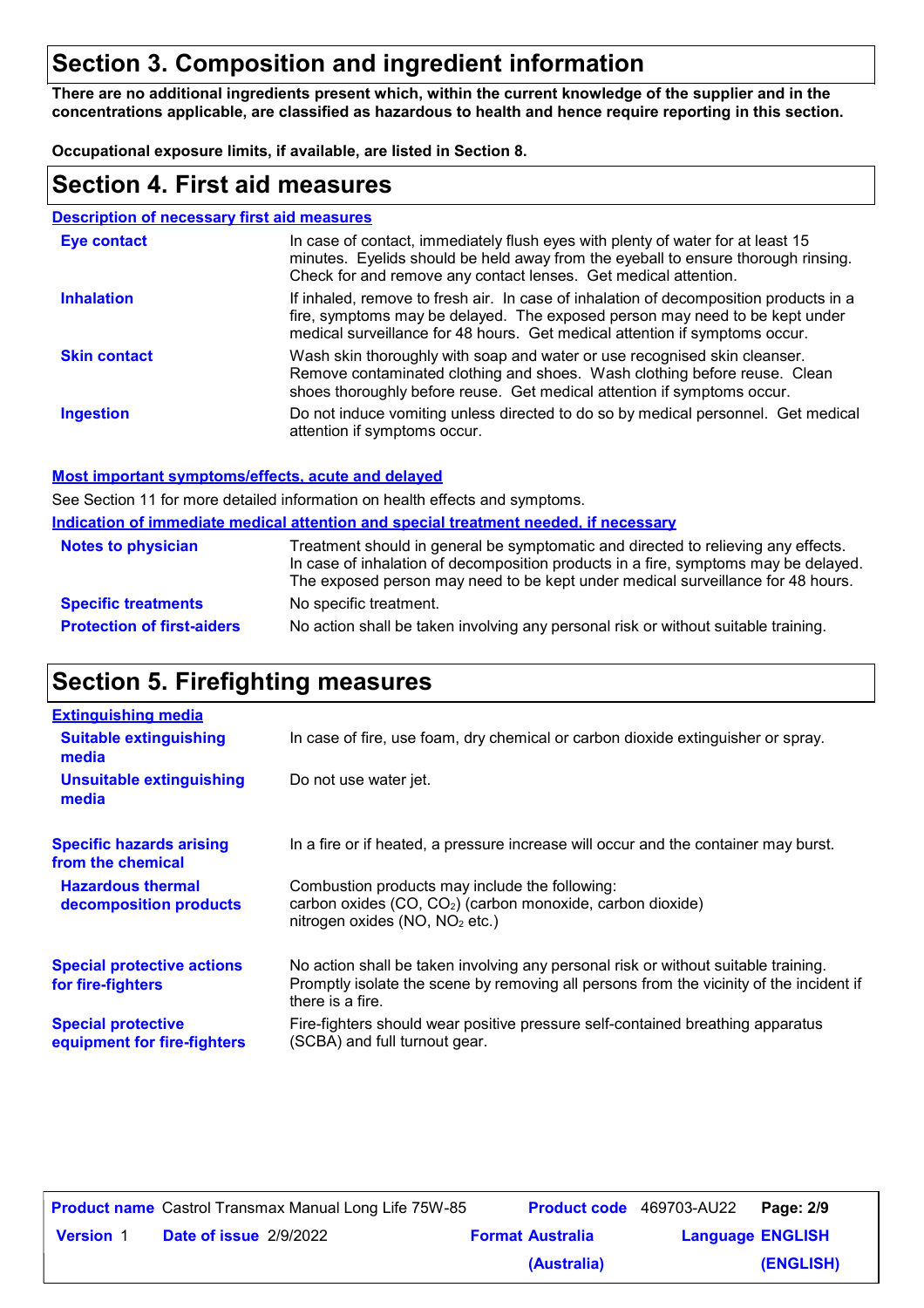### **Section 6. Accidental release measures**

|                                                             | <b>Personal precautions, protective equipment and emergency procedures</b>                                                                                                                                                                                                                                                                                                                         |
|-------------------------------------------------------------|----------------------------------------------------------------------------------------------------------------------------------------------------------------------------------------------------------------------------------------------------------------------------------------------------------------------------------------------------------------------------------------------------|
| For non-emergency<br>personnel                              | No action shall be taken involving any personal risk or without suitable training.<br>Evacuate surrounding areas. Keep unnecessary and unprotected personnel from<br>entering. Do not touch or walk through spilt material. Put on appropriate personal<br>protective equipment. Floors may be slippery; use care to avoid falling.                                                                |
| For emergency responders                                    | If specialised clothing is required to deal with the spillage, take note of any<br>information in Section 8 on suitable and unsuitable materials. See also the<br>information in "For non-emergency personnel".                                                                                                                                                                                    |
| <b>Environmental precautions</b>                            | Avoid dispersal of spilt material and runoff and contact with soil, waterways, drains<br>and sewers. Inform the relevant authorities if the product has caused environmental<br>pollution (sewers, waterways, soil or air).                                                                                                                                                                        |
| <b>Methods and material for containment and cleaning up</b> |                                                                                                                                                                                                                                                                                                                                                                                                    |
| <b>Small spill</b>                                          | Stop leak if without risk. Move containers from spill area. Absorb with an inert<br>material and place in an appropriate waste disposal container. Dispose of via a<br>licensed waste disposal contractor.                                                                                                                                                                                         |
| <b>Large spill</b>                                          | Stop leak if without risk. Move containers from spill area. Prevent entry into sewers,<br>water courses, basements or confined areas. Contain and collect spillage with non-<br>combustible, absorbent material e.g. sand, earth, vermiculite or diatomaceous earth<br>and place in container for disposal according to local regulations. Dispose of via a<br>licensed waste disposal contractor. |

### **Section 7. Handling and storage**

#### **Precautions for safe handling**

| <b>Protective measures</b>                                                       | Put on appropriate personal protective equipment (see Section 8).                                                                                                                                                                                                                                                                                                                                                                                                                                                                                                                              |
|----------------------------------------------------------------------------------|------------------------------------------------------------------------------------------------------------------------------------------------------------------------------------------------------------------------------------------------------------------------------------------------------------------------------------------------------------------------------------------------------------------------------------------------------------------------------------------------------------------------------------------------------------------------------------------------|
| <b>Advice on general</b><br>occupational hygiene                                 | Eating, drinking and smoking should be prohibited in areas where this material is<br>handled, stored and processed. Wash thoroughly after handling. Remove<br>contaminated clothing and protective equipment before entering eating areas. See<br>also Section 8 for additional information on hygiene measures.                                                                                                                                                                                                                                                                               |
| <b>Conditions for safe storage,</b><br>including any<br><b>incompatibilities</b> | Store in accordance with local regulations. Store in original container protected<br>from direct sunlight in a dry, cool and well-ventilated area, away from incompatible<br>materials (see Section 10) and food and drink. Keep container tightly closed and<br>sealed until ready for use. Store and use only in equipment/containers designed for<br>use with this product. Containers that have been opened must be carefully resealed<br>and kept upright to prevent leakage. Do not store in unlabelled containers. Use<br>appropriate containment to avoid environmental contamination. |
| <b>Not suitable</b>                                                              | Prolonged exposure to elevated temperature.                                                                                                                                                                                                                                                                                                                                                                                                                                                                                                                                                    |

### **Section 8. Exposure controls and personal protection**

#### **Control parameters**

| <b>Occupational exposure limits</b> |  |  |  |  |
|-------------------------------------|--|--|--|--|
|-------------------------------------|--|--|--|--|

| <b>Ingredient name</b>                                       | <b>Exposure limits</b>                                                                                                                                                                                                                        |  |
|--------------------------------------------------------------|-----------------------------------------------------------------------------------------------------------------------------------------------------------------------------------------------------------------------------------------------|--|
| Dec-1-ene, dimers, hydrogenated                              | DFG MAC-values list (Germany).<br>PEAK: 20 mg/m <sup>3</sup> , 4 times per shift, 15<br>minutes. Issued/Revised: 7/2010 Form:<br>respirable fraction<br>TWA: 5 mg/m <sup>3</sup> 8 hours. Issued/Revised:<br>7/2010 Form: respirable fraction |  |
| Distillates (petroleum), hydrotreated heavy paraffinic       | Safe Work Australia (Australia).<br>TWA: 5 mg/m <sup>3</sup> 8 hours. Issued/Revised:<br>5/1995 Form: Mist                                                                                                                                    |  |
| <b>Product name</b> Castrol Transmax Manual Long Life 75W-85 | Product code 469703-AU22<br>Page: 3/9                                                                                                                                                                                                         |  |
| <b>Date of issue 2/9/2022</b><br><b>Version 1</b>            | <b>Format Australia</b><br><b>Language ENGLISH</b>                                                                                                                                                                                            |  |
|                                                              | (Australia)<br><b>(ENGLISH)</b>                                                                                                                                                                                                               |  |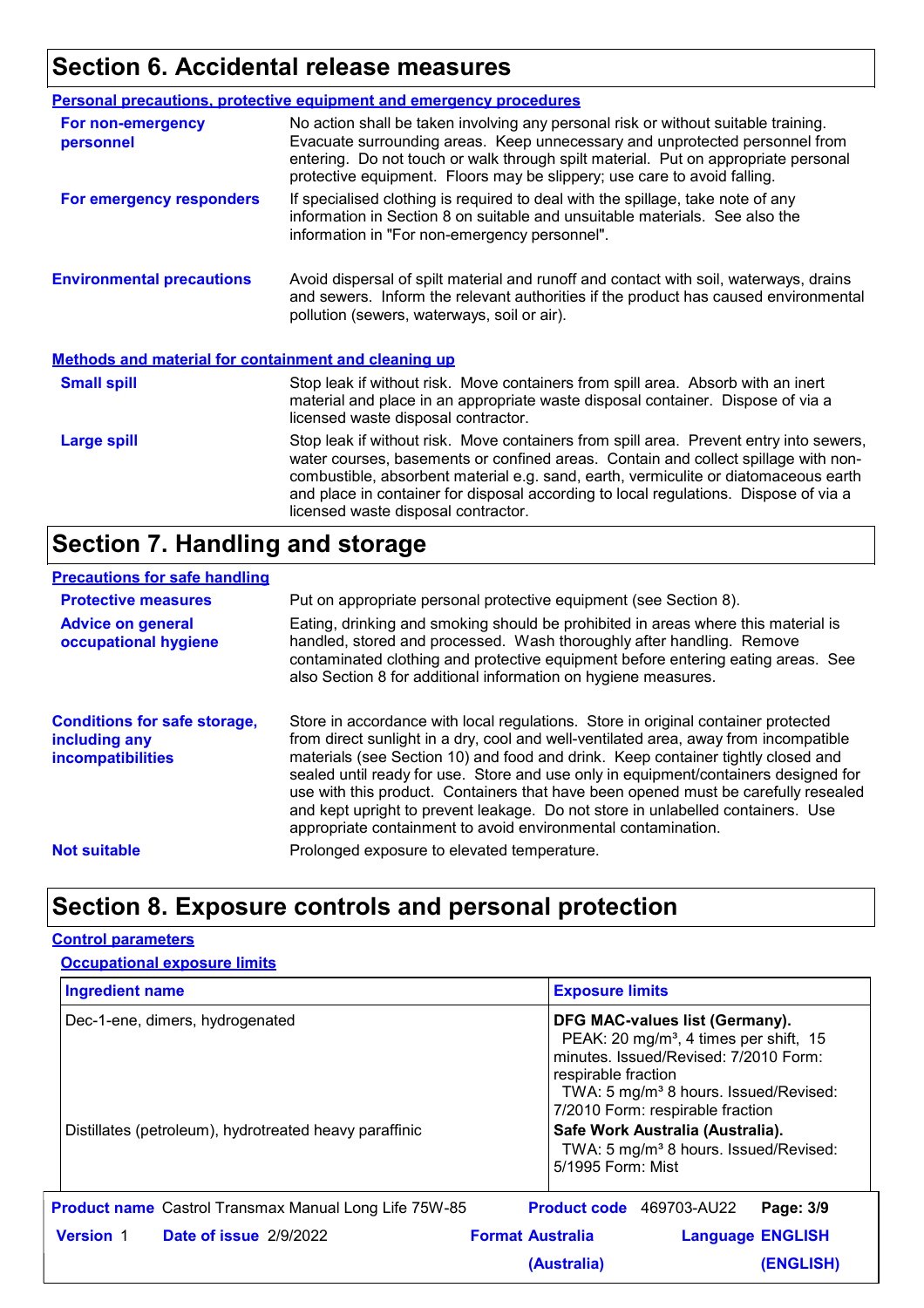### **Section 8. Exposure controls and personal protection**

Distillates (petroleum), solvent-dewaxed heavy paraffinic **Safe Work Australia (Australia).** 

TWA: 5 mg/m<sup>3</sup> 8 hours. Issued/Revised: 5/1995 Form: Mist

**(ENGLISH)**

| <b>Appropriate engineering</b><br>controls                   | All activities involving chemicals should be assessed for their risks to health, to<br>ensure exposures are adequately controlled. Personal protective equipment should<br>only be considered after other forms of control measures (e.g. engineering controls)<br>have been suitably evaluated. Personal protective equipment should conform to<br>appropriate standards, be suitable for use, be kept in good condition and properly<br>maintained.                                                                                                                                                                                                                                                                                                                                           |
|--------------------------------------------------------------|-------------------------------------------------------------------------------------------------------------------------------------------------------------------------------------------------------------------------------------------------------------------------------------------------------------------------------------------------------------------------------------------------------------------------------------------------------------------------------------------------------------------------------------------------------------------------------------------------------------------------------------------------------------------------------------------------------------------------------------------------------------------------------------------------|
|                                                              | Your supplier of personal protective equipment should be consulted for advice on<br>selection and appropriate standards. For further information contact your national<br>organisation for standards.<br>Provide exhaust ventilation or other engineering controls to keep the relevant<br>airborne concentrations below their respective occupational exposure limits.<br>The final choice of protective equipment will depend upon a risk assessment. It is<br>important to ensure that all items of personal protective equipment are compatible.                                                                                                                                                                                                                                            |
| <b>Environmental exposure</b><br>controls                    | Emissions from ventilation or work process equipment should be checked to ensure<br>they comply with the requirements of environmental protection legislation. In some<br>cases, fume scrubbers, filters or engineering modifications to the process<br>equipment will be necessary to reduce emissions to acceptable levels.                                                                                                                                                                                                                                                                                                                                                                                                                                                                   |
| <b>Individual protection measures</b>                        |                                                                                                                                                                                                                                                                                                                                                                                                                                                                                                                                                                                                                                                                                                                                                                                                 |
| <b>Hygiene measures</b>                                      | Wash hands, forearms and face thoroughly after handling chemical products, before<br>eating, smoking and using the lavatory and at the end of the working period.<br>Appropriate techniques should be used to remove potentially contaminated clothing.<br>Wash contaminated clothing before reusing. Ensure that eyewash stations and<br>safety showers are close to the workstation location.                                                                                                                                                                                                                                                                                                                                                                                                 |
| <b>Eye/face protection</b>                                   | Safety glasses with side shields.                                                                                                                                                                                                                                                                                                                                                                                                                                                                                                                                                                                                                                                                                                                                                               |
| <b>Skin protection</b>                                       |                                                                                                                                                                                                                                                                                                                                                                                                                                                                                                                                                                                                                                                                                                                                                                                                 |
| <b>Hand protection</b>                                       | Wear protective gloves if prolonged or repeated contact is likely. Wear chemical<br>resistant gloves. Recommended: Nitrile gloves. The correct choice of protective<br>gloves depends upon the chemicals being handled, the conditions of work and use,<br>and the condition of the gloves (even the best chemically resistant glove will break<br>down after repeated chemical exposures). Most gloves provide only a short time of<br>protection before they must be discarded and replaced. Because specific work<br>environments and material handling practices vary, safety procedures should be<br>developed for each intended application. Gloves should therefore be chosen in<br>consultation with the supplier/manufacturer and with a full assessment of the<br>working conditions. |
| <b>Skin protection</b>                                       | Use of protective clothing is good industrial practice.<br>Personal protective equipment for the body should be selected based on the task<br>being performed and the risks involved and should be approved by a specialist<br>before handling this product.<br>Cotton or polyester/cotton overalls will only provide protection against light<br>superficial contamination that will not soak through to the skin. Overalls should be<br>laundered on a regular basis. When the risk of skin exposure is high (e.g. when<br>cleaning up spillages or if there is a risk of splashing) then chemical resistant aprons<br>and/or impervious chemical suits and boots will be required.                                                                                                           |
| <b>Other skin protection</b>                                 | Appropriate footwear and any additional skin protection measures should be<br>selected based on the task being performed and the risks involved and should be<br>approved by a specialist before handling this product.                                                                                                                                                                                                                                                                                                                                                                                                                                                                                                                                                                         |
| <b>Respiratory protection</b>                                | In case of insufficient ventilation, wear suitable respiratory equipment.<br>The correct choice of respiratory protection depends upon the chemicals being<br>handled, the conditions of work and use, and the condition of the respiratory<br>equipment. Safety procedures should be developed for each intended application.<br>Respiratory protection equipment should therefore be chosen in consultation with<br>the supplier/manufacturer and with a full assessment of the working conditions.                                                                                                                                                                                                                                                                                           |
| <b>Product name</b> Castrol Transmax Manual Long Life 75W-85 | Product code 469703-AU22<br>Page: 4/9                                                                                                                                                                                                                                                                                                                                                                                                                                                                                                                                                                                                                                                                                                                                                           |
|                                                              |                                                                                                                                                                                                                                                                                                                                                                                                                                                                                                                                                                                                                                                                                                                                                                                                 |
| <b>Version 1</b><br>Date of issue 2/9/2022                   | <b>Format Australia</b><br><b>Language ENGLISH</b>                                                                                                                                                                                                                                                                                                                                                                                                                                                                                                                                                                                                                                                                                                                                              |

**(Australia)**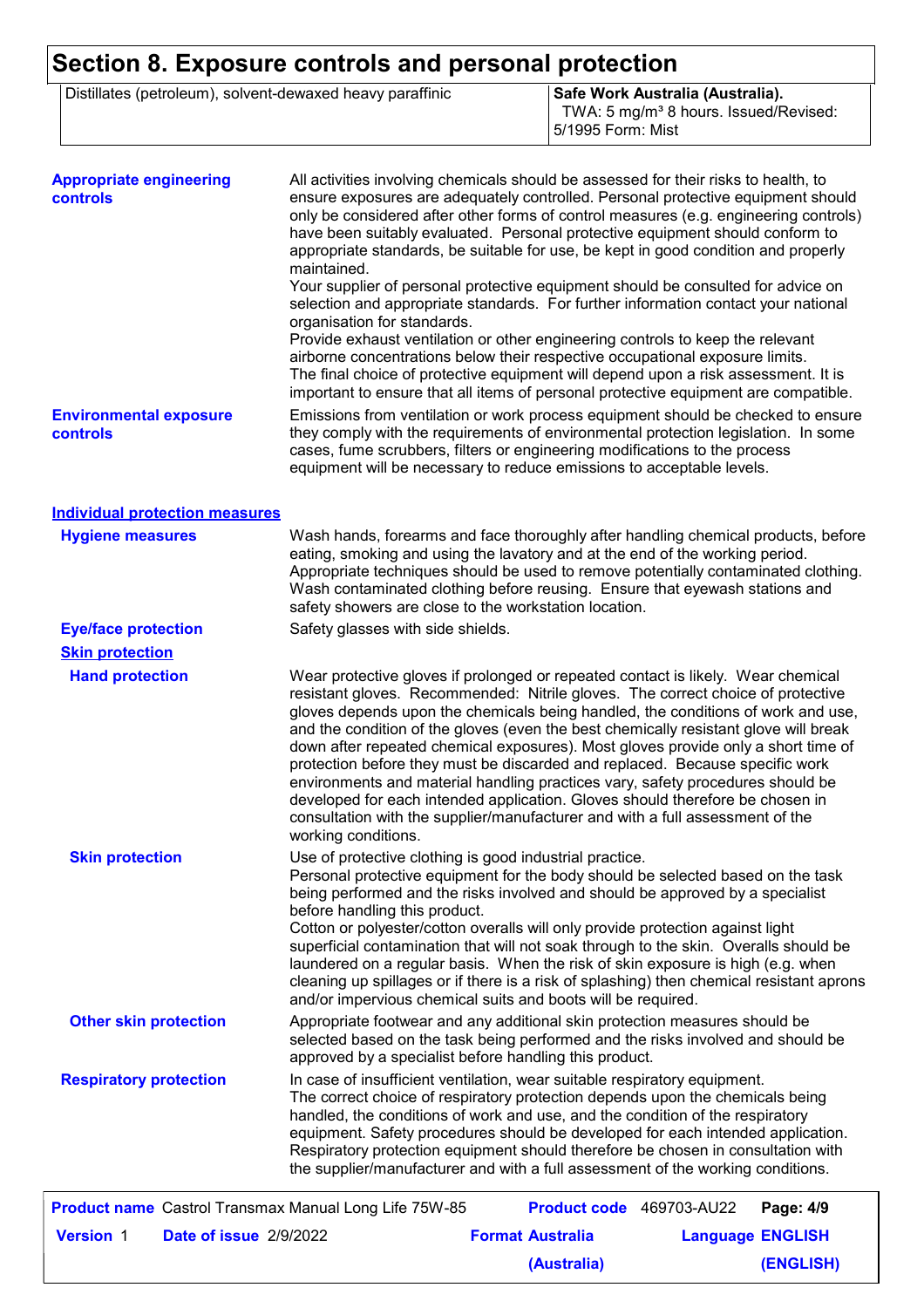### **Section 8. Exposure controls and personal protection**

**Refer to standards:** Respiratory protection:AS/NZS 1715 and AS/NZS 1716 Gloves:AS/NZS 2161.1 Eye protection:AS/NZS 1336 and AS/NZS 1337

### **Section 9. Physical and chemical properties**

The conditions of measurement of all properties are at standard temperature and pressure unless otherwise indicated.

#### **Appearance**

| <b>Physical state</b>                                             | Liquid.                                   |
|-------------------------------------------------------------------|-------------------------------------------|
| <b>Colour</b>                                                     | Brown.                                    |
| <b>Odour</b>                                                      | Not available.                            |
| <b>Odour threshold</b>                                            | Not available.                            |
| рH                                                                | Not applicable.                           |
| <b>Melting point</b>                                              | Not available.                            |
| <b>Boiling point, initial boiling</b><br>point, and boiling range | Not available.                            |
| <b>Flash point</b>                                                | Open cup: >200°C (>392°F) [Cleveland]     |
| <b>Evaporation rate</b>                                           | Not available.                            |
|                                                                   | Not applicable. Based on - Physical state |
| Lower and upper explosion                                         | Not available.                            |

### **Lower and upper explosion limit/flammability limit**

| <b>Vapour pressure</b> |  |
|------------------------|--|
|------------------------|--|

|                                                              | <b>Ingredient name</b>                                                                                                               | mm Hg | kPa            | <b>Method</b>            | mm<br>Hg | kPa                | <b>Method</b> |
|--------------------------------------------------------------|--------------------------------------------------------------------------------------------------------------------------------------|-------|----------------|--------------------------|----------|--------------------|---------------|
|                                                              | Dec-1-ene, trimers,<br>hydrogenated                                                                                                  | 0     | $\overline{0}$ | <b>ASTME</b><br>1194-87  |          |                    |               |
|                                                              | diisodecyl azelate                                                                                                                   | 0     | 0              |                          |          |                    |               |
|                                                              | Dec-1-ene, dimers,<br>hydrogenated                                                                                                   | 0.01  | 0.0013         | <b>ASTME</b><br>1194-87  |          |                    |               |
|                                                              | Distillates (petroleum),<br>hydrotreated heavy<br>paraffinic                                                                         | 0.08  | < 0.011        | <b>ASTM D 5191</b>       |          |                    |               |
|                                                              | Distillates (petroleum),<br>solvent-dewaxed heavy<br>paraffinic                                                                      | 80.08 | < 0.011        | <b>ASTM D 5191</b>       |          |                    |               |
| <b>Relative vapour density</b>                               | Not available.                                                                                                                       |       |                |                          |          |                    |               |
| <b>Relative density</b>                                      | Not available.                                                                                                                       |       |                |                          |          |                    |               |
| <b>Density</b>                                               | <1000 kg/m <sup>3</sup> (<1 g/cm <sup>3</sup> ) at 15°C                                                                              |       |                |                          |          |                    |               |
| <b>Solubility</b>                                            | insoluble in water.                                                                                                                  |       |                |                          |          |                    |               |
| <b>Partition coefficient: n-</b><br>octanol/water            | Not applicable.                                                                                                                      |       |                |                          |          |                    |               |
| <b>Auto-ignition temperature</b>                             | <b>Ingredient name</b>                                                                                                               |       | $\circ$ C      | $\mathsf{P}$             |          | <b>Method</b>      |               |
|                                                              | Dec-1-ene, trimers, hydrogenated                                                                                                     |       | 343 to 369     | 649.4 to 696.2           |          | <b>ASTM D 2159</b> |               |
|                                                              | Dec-1-ene, dimers, hydrogenated                                                                                                      |       | 324            | 615.2                    |          | <b>ASTM D 2158</b> |               |
| <b>Decomposition temperature</b>                             | Not available.                                                                                                                       |       |                |                          |          |                    |               |
| <b>Viscosity</b>                                             | Kinematic: <65 mm <sup>2</sup> /s (<65 cSt) at 40 $^{\circ}$ C<br>Kinematic: 11.5 to 12 mm <sup>2</sup> /s (11.5 to 12 cSt) at 100°C |       |                |                          |          |                    |               |
| <b>Particle characteristics</b>                              |                                                                                                                                      |       |                |                          |          |                    |               |
| <b>Median particle size</b>                                  | Not applicable.                                                                                                                      |       |                |                          |          |                    |               |
|                                                              |                                                                                                                                      |       |                |                          |          |                    |               |
| <b>Product name</b> Castrol Transmax Manual Long Life 75W-85 |                                                                                                                                      |       |                | Product code 469703-AU22 |          |                    | Page: 5/9     |

**Date of issue Version** 1 **Format Australia Language** 2/9/2022

**(Australia)**

**Vapour Pressure at 20˚C Vapour pressure at 50˚C**

**Language ENGLISH** 

**(ENGLISH)**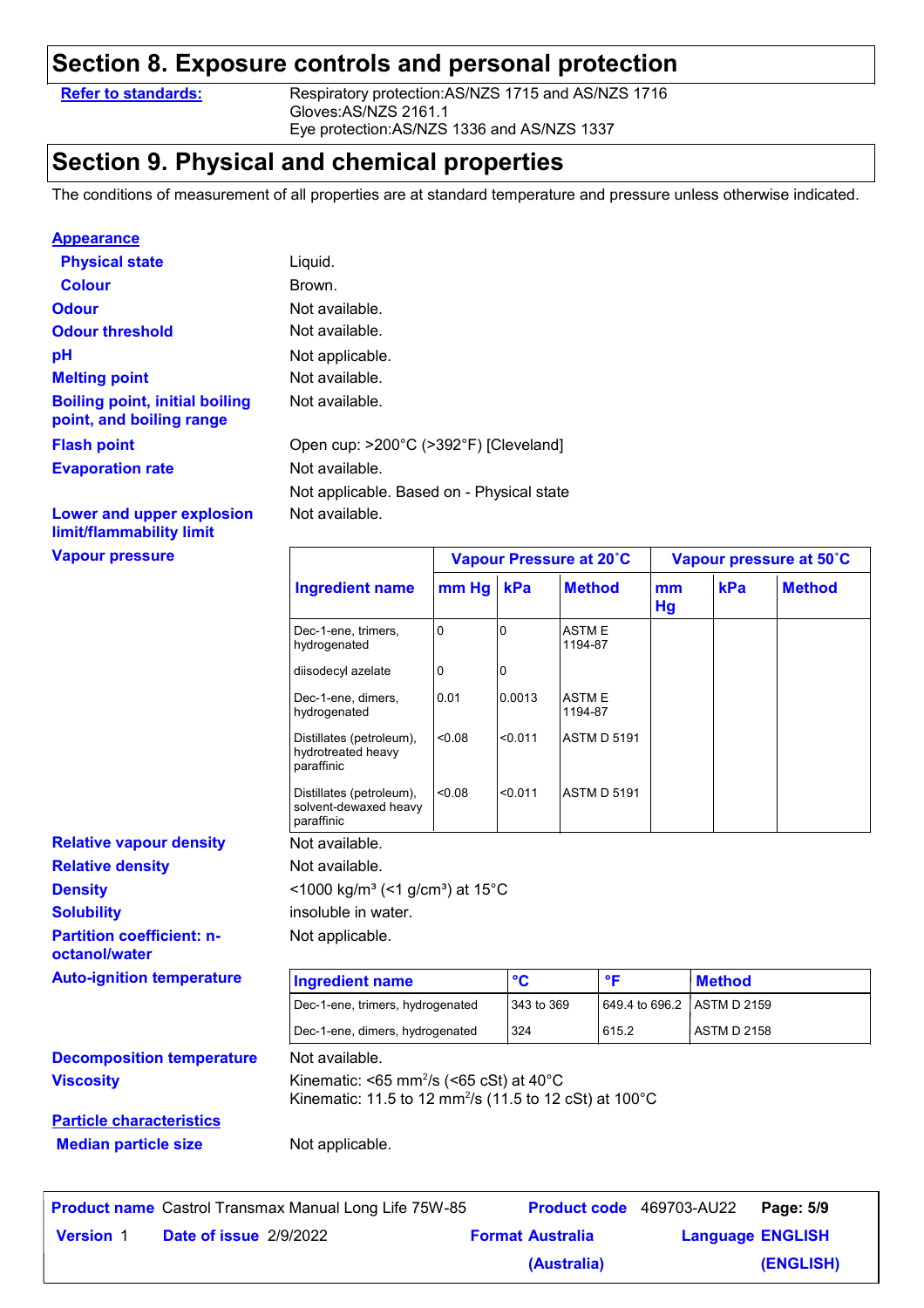### **Section 10. Stability and reactivity**

| <b>Reactivity</b>                                   | No specific test data available for this product. Refer to Conditions to avoid and<br>Incompatible materials for additional information.                                   |
|-----------------------------------------------------|----------------------------------------------------------------------------------------------------------------------------------------------------------------------------|
| <b>Chemical stability</b>                           | The product is stable.                                                                                                                                                     |
| <b>Possibility of hazardous</b><br><b>reactions</b> | Under normal conditions of storage and use, hazardous reactions will not occur.<br>Under normal conditions of storage and use, hazardous polymerisation will not<br>occur. |
| <b>Conditions to avoid</b>                          | Avoid all possible sources of ignition (spark or flame).                                                                                                                   |
| <b>Incompatible materials</b>                       | Reactive or incompatible with the following materials: oxidising materials.                                                                                                |
| <b>Hazardous decomposition</b><br>products          | Under normal conditions of storage and use, hazardous decomposition products<br>should not be produced.                                                                    |

### **Section 11. Toxicological information**

#### **Information on toxicological effects**

#### **Aspiration hazard**

#### **Name Result**

Dec-1-ene, dimers, hydrogenated ASPIRATION HAZARD - Category 1 Distillates (petroleum), solvent-dewaxed heavy paraffinic ASPIRATION HAZARD - Category 1

| <b>Information on likely routes</b><br>of exposure | Routes of entry anticipated: Dermal, Inhalation.                                                                            |
|----------------------------------------------------|-----------------------------------------------------------------------------------------------------------------------------|
| <b>Potential acute health effects</b>              |                                                                                                                             |
| <b>Eye contact</b>                                 | No known significant effects or critical hazards.                                                                           |
| <b>Inhalation</b>                                  | Exposure to decomposition products may cause a health hazard. Serious effects<br>may be delayed following exposure.         |
| <b>Skin contact</b>                                | Defatting to the skin. May cause skin dryness and irritation.                                                               |
| <b>Ingestion</b>                                   | No known significant effects or critical hazards.                                                                           |
|                                                    | Symptoms related to the physical, chemical and toxicological characteristics                                                |
| <b>Eye contact</b>                                 | No specific data.                                                                                                           |
| <b>Inhalation</b>                                  | May be harmful by inhalation if exposure to vapour, mists or fumes resulting from<br>thermal decomposition products occurs. |
| <b>Skin contact</b>                                | Adverse symptoms may include the following:<br>irritation<br>dryness<br>cracking                                            |
| <b>Ingestion</b>                                   | No specific data.                                                                                                           |
|                                                    | Delayed and immediate effects as well as chronic effects from short and long-term exposure                                  |
| <b>Eye contact</b>                                 | Potential risk of transient stinging or redness if accidental eye contact occurs.                                           |
| <b>Skin contact</b>                                | Prolonged or repeated contact can defat the skin and lead to irritation, cracking and/<br>or dermatitis.                    |
| <b>Ingestion</b>                                   | Ingestion of large quantities may cause nausea and diarrhoea.                                                               |
| <b>General</b>                                     | No known significant effects or critical hazards.                                                                           |
| <b>Carcinogenicity</b>                             | No known significant effects or critical hazards.                                                                           |
| <b>Mutagenicity</b>                                | No known significant effects or critical hazards.                                                                           |
| <b>Teratogenicity</b>                              | No known significant effects or critical hazards.                                                                           |
| <b>Developmental effects</b>                       | No known significant effects or critical hazards.                                                                           |
| <b>Fertility effects</b>                           | No known significant effects or critical hazards.                                                                           |

#### **Numerical measures of toxicity**

|                  | <b>Product name</b> Castrol Transmax Manual Long Life 75W-85 | Product code 469703-AU22 |                         | Page: 6/9 |
|------------------|--------------------------------------------------------------|--------------------------|-------------------------|-----------|
| <b>Version 1</b> | <b>Date of issue 2/9/2022</b>                                | <b>Format Australia</b>  | <b>Language ENGLISH</b> |           |
|                  |                                                              | (Australia)              |                         | (ENGLISH) |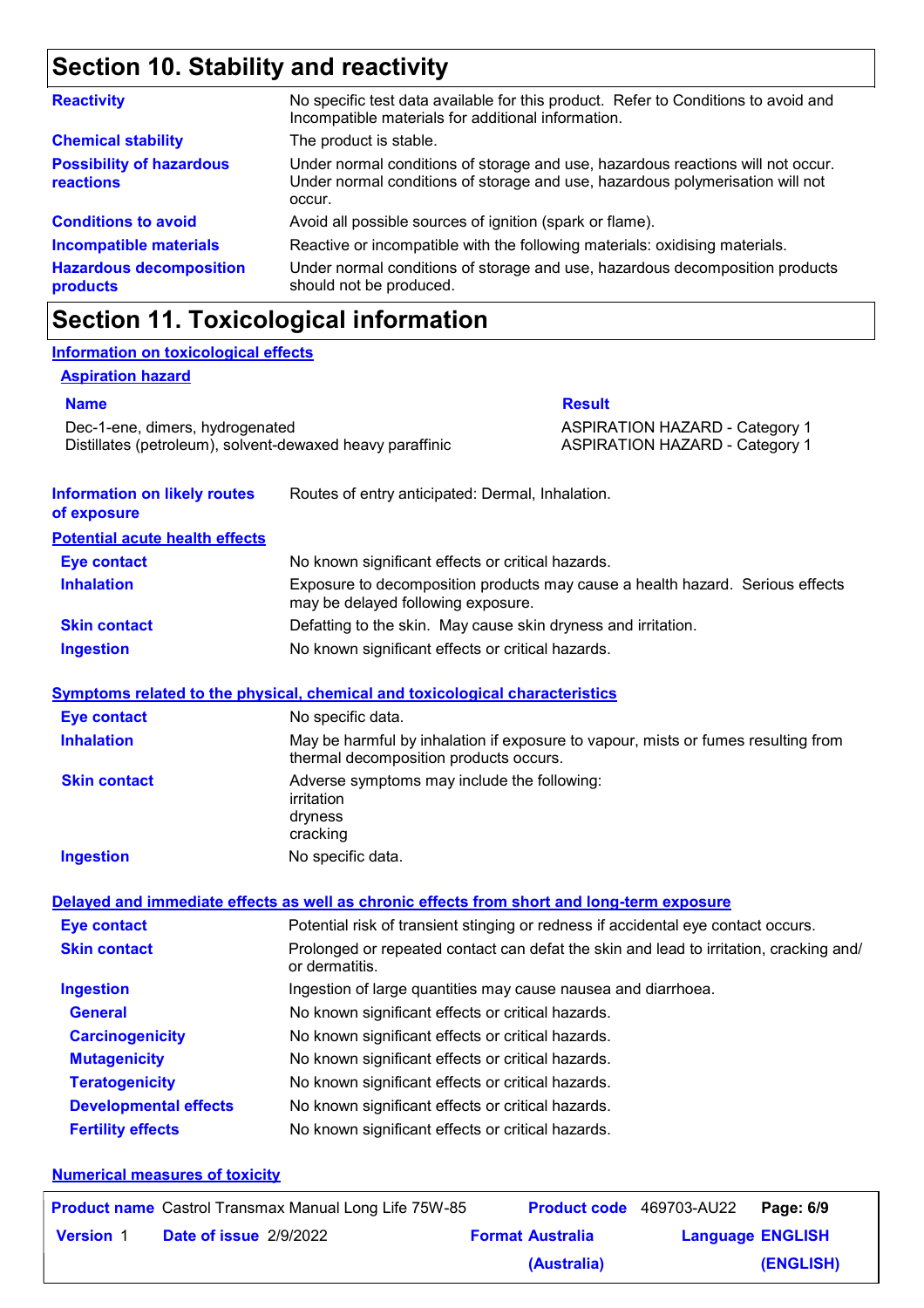### **Section 11. Toxicological information**

**Acute toxicity estimates**

Inhalation (dusts and mists) 15.15 mg/l

#### **Route ATE value ATE value**

### **Section 12. Ecological information**

#### **Persistence and degradability**

Not expected to be rapidly degradable.

#### **Bioaccumulative potential**

This product is not expected to bioaccumulate through food chains in the environment.

| <b>Mobility in soil</b>                                 |                                                                                                                           |
|---------------------------------------------------------|---------------------------------------------------------------------------------------------------------------------------|
| <b>Soil/water partition</b><br><b>coefficient (Koc)</b> | Not available.                                                                                                            |
| <b>Mobility</b>                                         | Spillages may penetrate the soil causing ground water contamination.                                                      |
| <b>Other ecological information</b>                     | Spills may form a film on water surfaces causing physical damage to organisms.<br>Oxygen transfer could also be impaired. |

### **Section 13. Disposal considerations**

The generation of waste should be avoided or minimised wherever possible. Significant quantities of waste product residues should not be disposed of via the foul sewer but processed in a suitable effluent treatment plant. Dispose of surplus and non-recyclable products via a licensed waste disposal contractor. Disposal of this product, solutions and any by-products should at all times comply with the requirements of environmental protection and waste disposal legislation and any regional local authority requirements. Waste packaging should be recycled. Incineration or landfill should only be considered when recycling is not feasible. This material and its container must be disposed of in a safe way. Empty containers or liners may retain some product residues. Avoid dispersal of spilt material and runoff and contact with soil, waterways, drains and sewers. **Disposal methods** No additional special precautions identified.

#### **Special Precautions for Landfill or Incineration**

### **Section 14. Transport information**

|                                        | <b>ADG</b>                                                                             | <b>IMDG</b>                                         | <b>IATA</b>                          |
|----------------------------------------|----------------------------------------------------------------------------------------|-----------------------------------------------------|--------------------------------------|
| <b>UN number</b>                       | Not regulated.                                                                         | Not regulated.                                      | Not regulated.                       |
| <b>UN proper</b><br>shipping name      | ۰                                                                                      | $\overline{\phantom{0}}$                            | $\blacksquare$                       |
| <b>Transport hazard</b><br>class(es)   | ÷,                                                                                     |                                                     | $\blacksquare$                       |
| <b>Packing group</b>                   | -                                                                                      |                                                     |                                      |
| <b>Environmental</b><br><b>hazards</b> | No.                                                                                    | No.                                                 | No.                                  |
| <b>Version 1</b>                       | <b>Product name</b> Castrol Transmax Manual Long Life 75W-85<br>Date of issue 2/9/2022 | Product code 469703-AU22<br><b>Format Australia</b> | Page: 7/9<br><b>Language ENGLISH</b> |
|                                        |                                                                                        | (Australia)                                         | (ENGLISH)                            |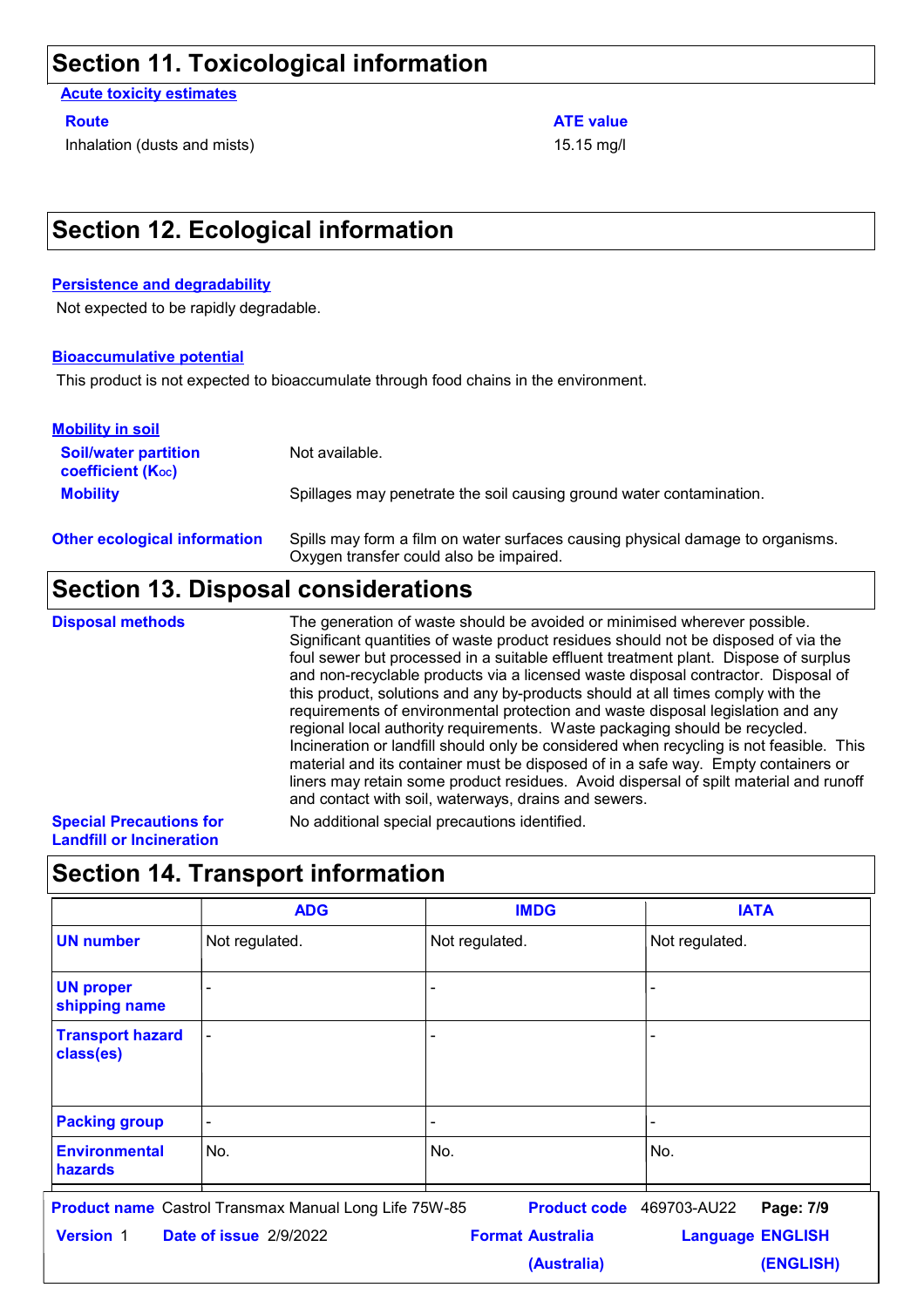|                                  | <b>Section 14. Transport information</b> |  |
|----------------------------------|------------------------------------------|--|
| <b>Additional</b><br>information |                                          |  |

**Special precautions for user** Not available.

| <b>Section 15. Regulatory information</b>                                  |                                                                                                          |  |  |  |
|----------------------------------------------------------------------------|----------------------------------------------------------------------------------------------------------|--|--|--|
|                                                                            | <b>Standard for the Uniform Scheduling of Medicines and Poisons</b>                                      |  |  |  |
| Not regulated.                                                             |                                                                                                          |  |  |  |
|                                                                            | <b>Model Work Health and Safety Regulations - Scheduled Substances</b>                                   |  |  |  |
| No listed substance                                                        |                                                                                                          |  |  |  |
| <b>Montreal Protocol</b>                                                   |                                                                                                          |  |  |  |
| Not listed.                                                                |                                                                                                          |  |  |  |
|                                                                            | <b>Stockholm Convention on Persistent Organic Pollutants</b>                                             |  |  |  |
| Not listed.                                                                |                                                                                                          |  |  |  |
|                                                                            |                                                                                                          |  |  |  |
| <b>Rotterdam Convention on Prior Informed Consent (PIC)</b><br>Not listed. |                                                                                                          |  |  |  |
|                                                                            |                                                                                                          |  |  |  |
| <b>International lists</b>                                                 |                                                                                                          |  |  |  |
| <b>National inventory</b>                                                  |                                                                                                          |  |  |  |
| <b>REACH Status</b>                                                        | For the REACH status of this product please consult your company contact, as<br>identified in Section 1. |  |  |  |
| <b>Australia inventory (AIIC)</b>                                          | All components are listed or exempted.                                                                   |  |  |  |
| <b>Canada inventory</b>                                                    | All components are listed or exempted.                                                                   |  |  |  |
| <b>China inventory (IECSC)</b>                                             | All components are listed or exempted.                                                                   |  |  |  |
| <b>Japan inventory (CSCL)</b>                                              | At least one component is not listed.                                                                    |  |  |  |
| <b>Korea inventory (KECI)</b>                                              | All components are listed or exempted.                                                                   |  |  |  |
| <b>Philippines inventory</b><br>(PICCS)                                    | All components are listed or exempted.                                                                   |  |  |  |
| <b>Taiwan Chemical</b><br><b>Substances Inventory</b><br>(TCSI)            | All components are listed or exempted.                                                                   |  |  |  |
| <b>United States inventory</b><br>(TSCA 8b)                                | All components are active or exempted.                                                                   |  |  |  |

## **Section 16. Any other relevant information**

| <b>History</b>                    |                            |
|-----------------------------------|----------------------------|
| <b>Date of printing</b>           | 2/9/2022                   |
| Date of issue/Date of<br>revision | 2/9/2022                   |
| Date of previous issue            | No previous validation     |
| <b>Version</b>                    | 1                          |
| <b>Prepared by</b>                | <b>Product Stewardship</b> |

|                  | <b>Product name</b> Castrol Transmax Manual Long Life 75W-85 |                         | <b>Product code</b> 469703-AU22 | Page: 8/9 |
|------------------|--------------------------------------------------------------|-------------------------|---------------------------------|-----------|
| <b>Version 1</b> | <b>Date of issue 2/9/2022</b>                                | <b>Format Australia</b> | <b>Language ENGLISH</b>         |           |
|                  |                                                              | (Australia)             |                                 | (ENGLISH) |